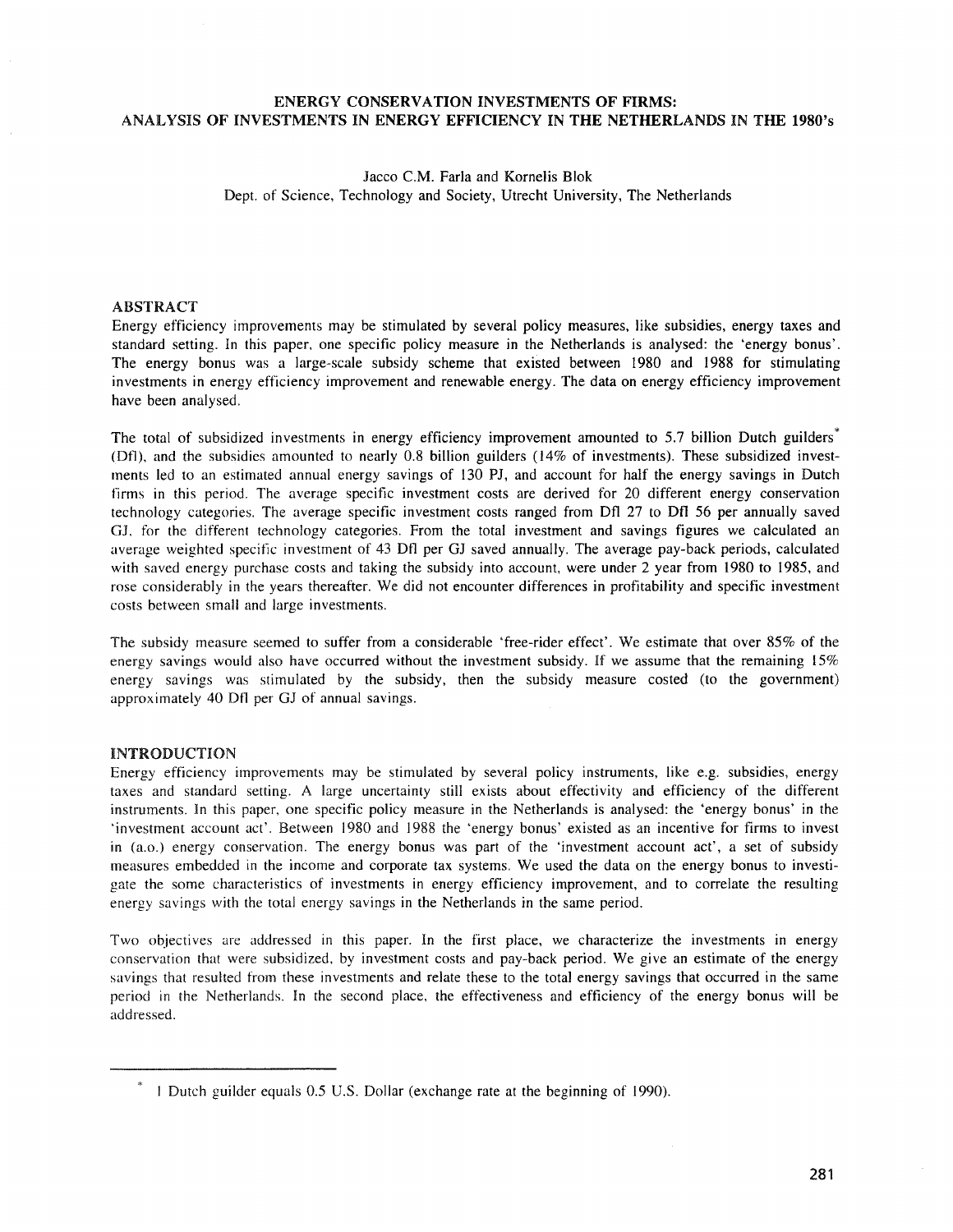# THE ENERGY BONUS

### General description of the energy bonus

The first phase of the investment account act (IAA) was enacted on May 24th of 1978<sup>[1]</sup>. This first phase consisted of a general investment tax credit. This meant that finns could deduct a certain percentage of every investment from their corporate (or income) tax. On the 19th of July 1980, the energy bonus was enacted as part of the second phase of the investment account act. The second phase of the IAA was meant as an extra set of tax credits which were granted for desirable investments, like investments in energy conservation, in environmentally friendly processes and investments in specific regions of the country.

The IAA was meant to stimulate investments in general, and with it economic growth and employment. The energy bonus was meant to stimulate investments in energy conservation *over* other investments. Another reason for the energy bonus was that the high energy prices in those days were an increasing burden to trade and industry. Though these high energy prices made investments in energy conservation already more profitable the high energy prices had, according to the government, already decreased the firms' resources to invest, which seriously endangered the possibilities to carry out the necessary energy conservation programmes<sup>[2]</sup>.

### The energy bonus procedure

Investments that could be subsidized with an energy bonus were described in a limitative list (the 'energy list'). The energy bonus was granted to several categories of investment projects. The main categories that were distinguished were investments in:

- A. insulation and improved heating of buildings
- B. energy efficient production equipment
- C. cornbined heat and power
- D. equipment to use heat derived from wastes
- E. solar energy
- F. wind energy
- G. equipment for the use of coal as fuel
- H. energy efficiency improvement of means of transportation
- L hydropower energy

A further division in subcategories is given in appendix I. The categories A, Band H aim at efficiency improvement of the end-use of energy. Investments in category C improve energy conversion efficiency, while the categories D through F, and I aim at stimulating the use of untapped and sustainable energy sources. Category G was meant to stimulate the use of coal, which in those days fitted in the governmental policy of diversification of the energy use in the Netherlands. In this analysis we focus our attention at investments in efficient energy conversion and end-use in firms. These are the categories A, Band C.

Investments in energy conservation that were described in the 'energy list' were subsidized with a 10% investment tax credit. This bonus came on top of the general investment tax credit which was between 12 and 13% for equipment. The energy list was adapted seven times between 1980 and 1988, mainly to include new energy conservation technologies. In the years 1982 and 1983<sup>\*</sup>, the bonus was temporarily increased to 20% to accelerate investments in energy efficiency.

In the energy list a distinction was made between two kinds of investments: investments for which a minimum energy conservation per invested guilder was applicable, and investments without such a limitation (cf. appendix I). At the introduction of the energy bonus, the minimum energy conservation (for the selected subcategories)

 $\bar{z}$ 

 $*$  Investments that were taken into operation after January 31st of 1982 and before December 31st 1984.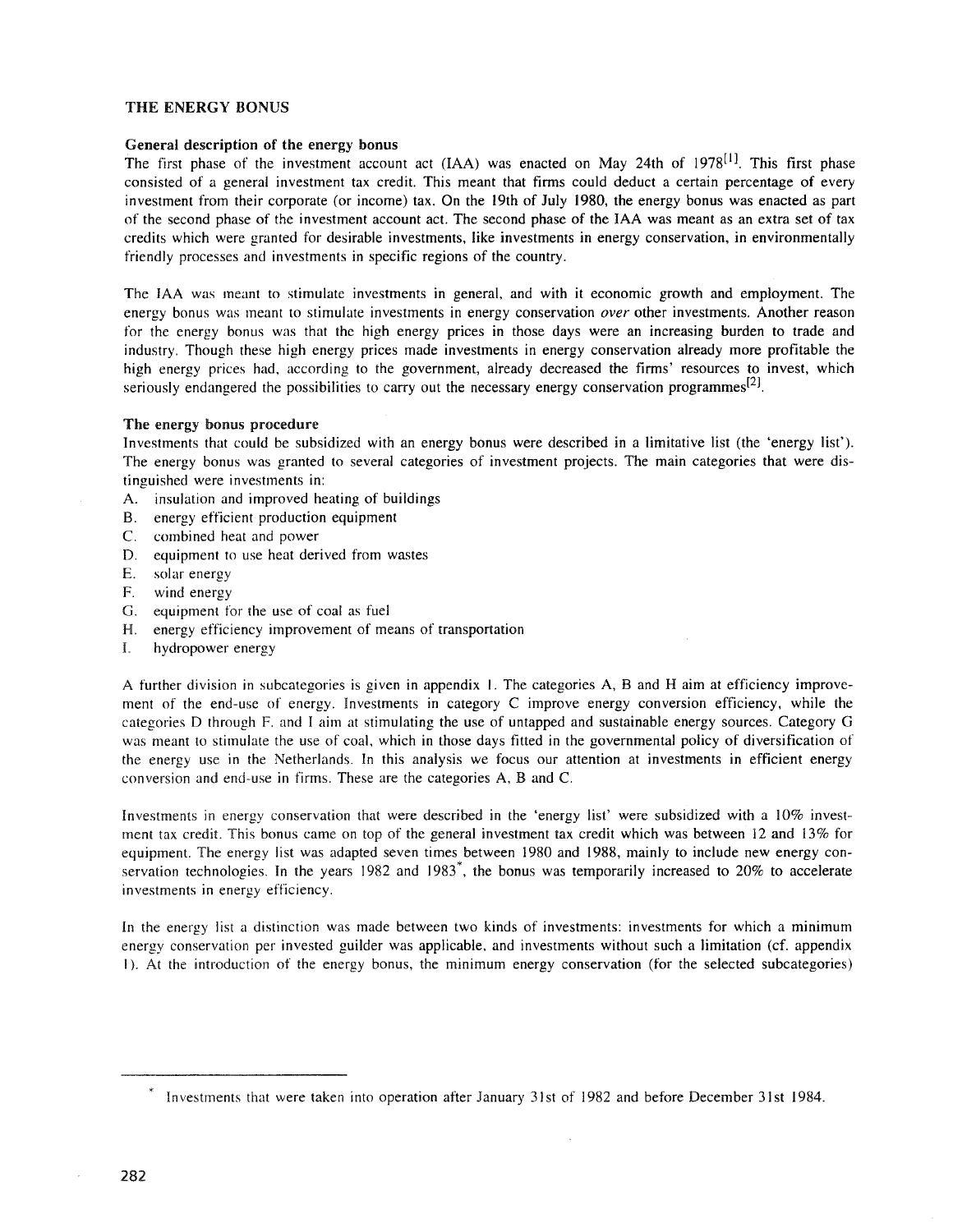was 0.5 m<sup>3</sup> natural gas equivalents<sup>\*</sup> (approximately 15.8 MJ)<sup>\*\*</sup> per invested guilder. At January 1st 1983, the conservation requirement was lowered to 0.4 m<sup>3</sup> natural gas equivalents (approximately 12.7 MJ) per invested guilder. The reasons for lowering the conservation requirement were twofold. The government reasoned that due to inflation the requirement had become more severe. Furthermore, the ongoing process of investing in energy conservation exhausts the very profitable energy conservation investments<sup>[3]</sup>.

The investment categories without a minimum energy savings requirement were believed to at least achieve comparable annual savings, i.e. more than  $0.4 \text{ m}^3$  natural gas equivalents per invested guilder<sup>[2]</sup>. They were exempted from the requirement because verification was difficult for these investment categories<sup>[2]</sup>. Furthermore, investtnents had to be above the investment limit of Dfl. 10,000 and a franchise of Dfl. 5,000 was regarded (meaning that Ofl. 5,000 was deducted from the investment before the energy bonus was calculated). The investment limit was lowered to Oft. 5,000 in 1985. At the same time, the franchise was abolished.

It should be noted here that firms could also apply for the energy bonus if their investments were not done with the *objective* to save energy. The only restrictions were that the investment had to be awarded a general investment credit, had to be in the energy list, and that (if applicable) the energy conservation requirement was met. This implies that firms replacing old and worn equipment could also be granted an energy bonus.

Application for the energy bonus was due within three months after the goods were taken into use. Applications for the energy bonus were handled by the 'investment account department'. There the investment category of the investment was attributed, and the investment amount itself was assessed. Only the part of an investment that was *relevant* for the energy savings was taken into account. For instance, "'fancy tilework was not considered necessary for energy conservation in a building that was built around a CHP installation" $[4]$ . The investment account department also assessed the energy savings requirement.

If the requirements were fulfilled the investment account department gave a declaration to the investor with which the tax reduction could be asked for. Because of the described procedure, it generally took more than one year between the actual investments and the tax reduction. Especially for large investments with a long installation or building period the time lapse could even be several years. The time frame for an investment that was subsidized with an energy bonus is depicted in figure I.



Figure 1. Time frame for the energy bonus

An important date in the time frame is the date on which financial obligations were made. With this date it was decided which amount of energy bonus (10 or 20% of the investment) was attributed.

For calculation of the conservation requirement the following conversion factors were used: 1 kWh of electricity = 0.34 m<sup>3</sup> natural gas equivalent (nge); 1 tonne of coal = 925 m<sup>3</sup> nge; 1 tonne heavy fuel oil = 1300  $\text{m}^3$  nge; and 1000 litres of light fuel oil = 1200  $\text{m}^3$  nge <sup>[2]</sup>.

<sup>&</sup>lt;sup>\*\*</sup> Throughout this study we applied the lower heating value of Groningen natural gas (31.65 MJ/m<sup>3</sup>) to convert one  $m<sup>3</sup>$  of natural gas equivalents to heat values.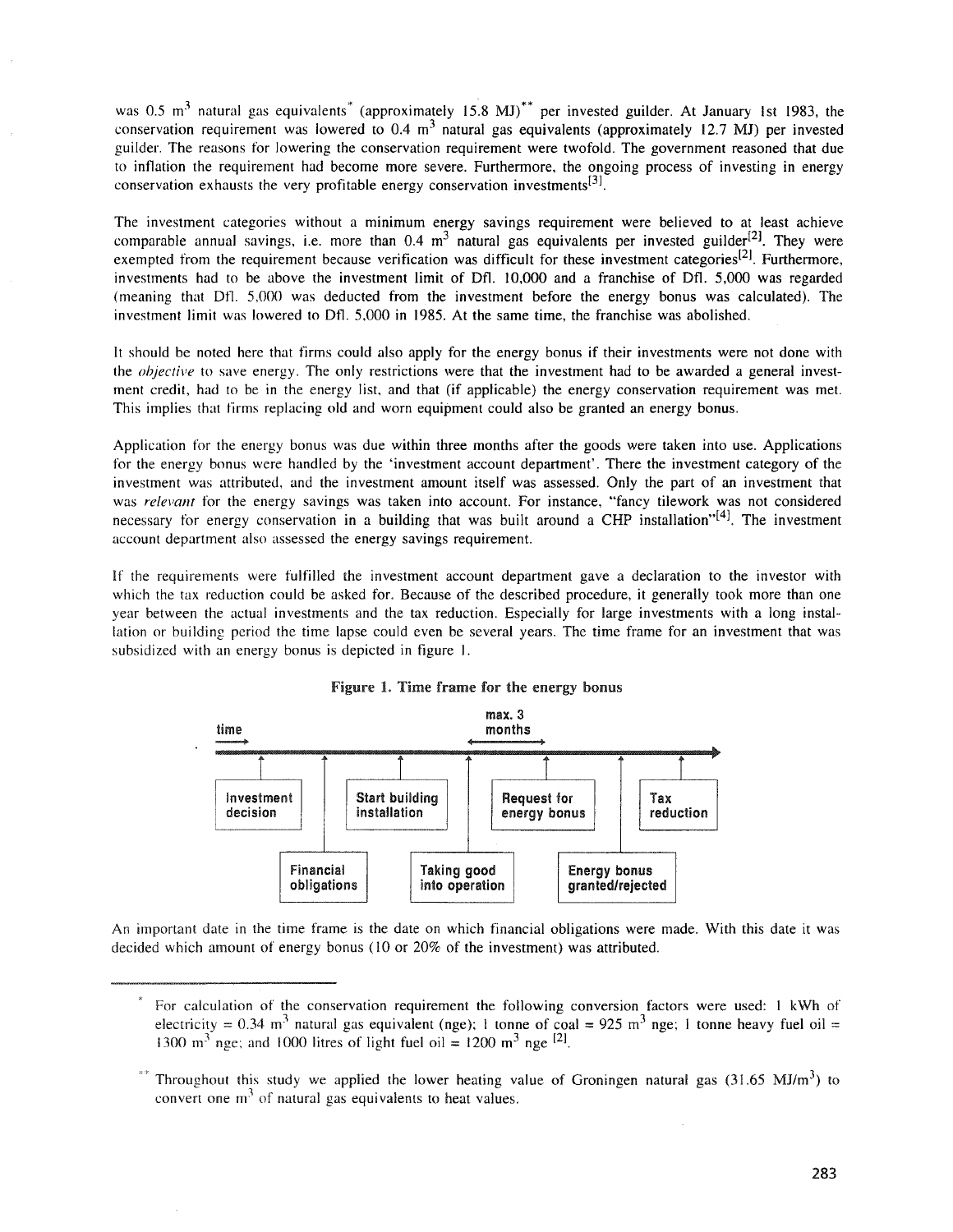### Evaluation of the energy bonus

Before we turn to the available data on the energy bonus, and the analysis of these data, we describe briefly a background of the analysis.

The energy bonus was granted for investments for which a financial obligation was made between 1980 and 1988 (cf. figure I). In a large part of this period (1981-1985), the energy prices in the Netherlands were the highest since the second World War. Furthermore, the first years of the 1980's were years of economic recession. The energy bonus should, of course, be analysed with these backgrounds in mind.

An investment subsidy may be called 'effective' when the subsidy is a condition without which the desired investment would not have occurred. This implies that we have to find out which investments would have occurred without an energy bonus. To this end we make a distinction between two types of energy conserving investments:

- add-on investrnents
- replacement investments

With add-on investments we indicate (mostly small) investments in goods that come 'on top' of the existing equipment. These investments may be done mainly for the sake of energy conservation, or with other intentions but with an energy saving effect. Examples of such add-on investments are a.o. insulation, heat recuperation, automatic controls. A larger investment in this category is e.g. .investment in combined heat and power. With replacement investments we indicate the substitution of old equipment with new equipment. Because of technological progress the new equipment can be more energy efficient than the substituted piece of equipment. We assume that adoption of add-on investments is governed mainly by the profitability of the specific investment, and that the replacement investments are mainly governed by the lifetime and age of equipment.

The profitability of an investment (in energy efficiency) can be expressed with several economic variables. In industry the simple pay-back period is often used as investment criterion, sometimes together with other investment criteria<sup>[5-8]</sup>. In this analysis we also used the pay-back period, based on saved energy purchase costs, to indicate the profitability.

### METHODOLOGY

#### Data on the Energy Bonus

Two sets of data were available for the analysis: annual statistics<sup>[9]</sup> and an electronic database<sup>[10]</sup>. In the annual statistics, the number of approved requests are given, as well as the matching figures for the 'relevant' investments, the energy bonuses and the expected energy savings. These data are given per investment category and per year in which the investment was granted. These statistics concern 26298 investments. The second set of data consists of an electronic database that was kept by the investment account department starting (gradually) in  $1982^{[10]}$ . Because the start of the digital database lies two years behind the introduction of the energy bonus, the database is far from complete. We used the electronic database for calculations, and the annual statistic data for verification and extrapolation purposes.

The data in the electronic database had to be cleared and adjusted before we could use them. The original electronic database contained 20071 records. First we removed the approximately 5000 4doubles' from the database. Investments were inserted 'double' when the subsidy on one investment had to be shared between several owners of a partnership. After removal of the doubles we had to remove some incomplete records. For 72 records no investment category (cf. appendix I) was included. For 496 records no investment figure was included. We then removed all the records concerning an investment category greater than 20 (because only the main categories A, B and C are analysed). This left us with 12759 records which included at least data on the investment category, the investment and the energy bonus.

Sometimes an applicant objected against the decision of rejection or against the part of the investment that was considered 'relevant' for the energy bonus. The figures after appeal are taken instead of the initial figures for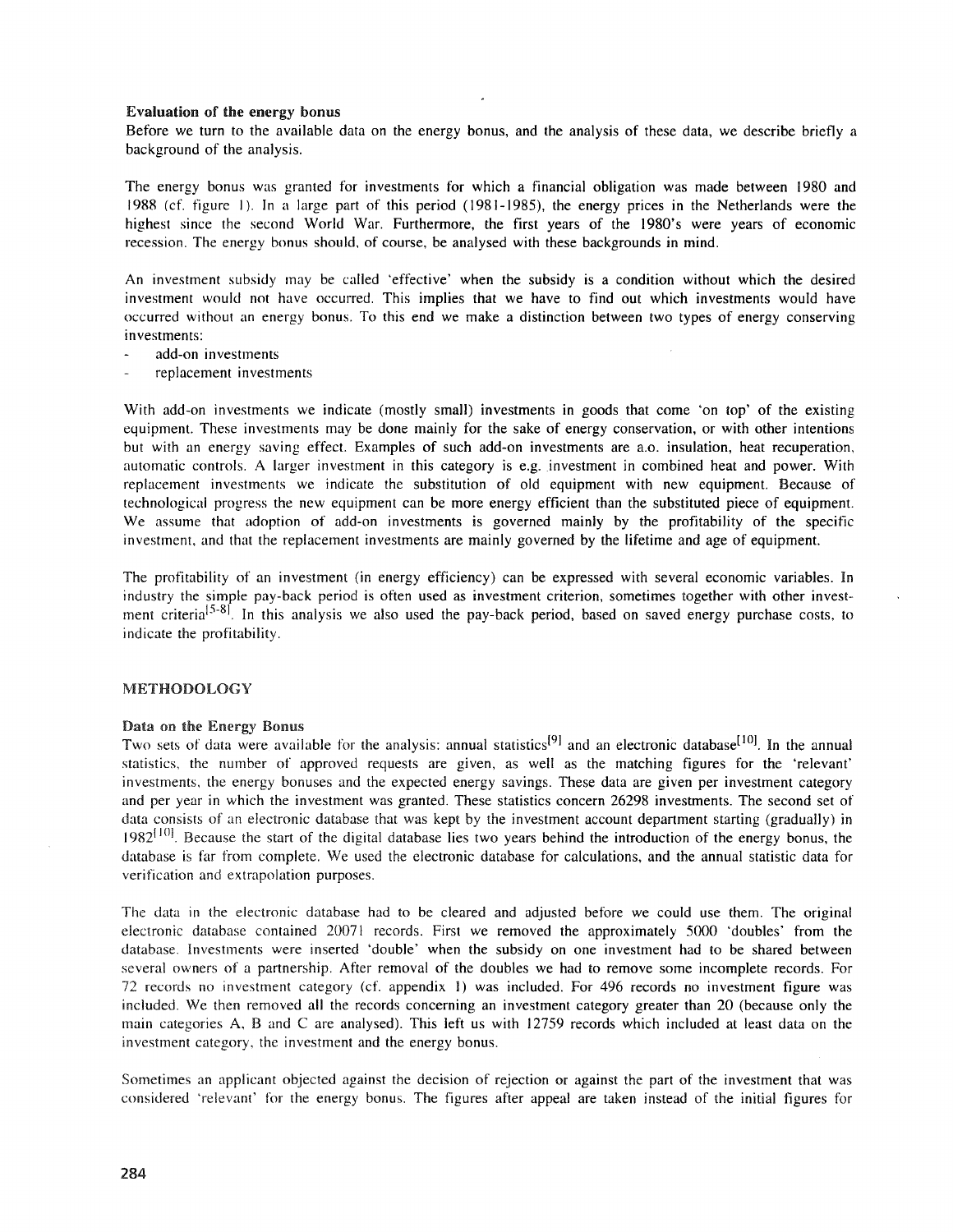investrnent and bonus. The "energy bonus relevant' investment figures were reconstructed with the energy bonus figures. This energy bonus was either 10 or 20% of the relevant investment, depending on the year of investment.

Of the 12759 records, only 2611 records contained data on the projected energy savings of the investment. This implies that the electronic data that we can use for calculating profitability constitute approximately 10% of the total number of investments.

#### Calculation of pay-back periods

For 2611 records in the electronic database we were able to calculate an energy-related pay-back period. To this end we calculated the annual saved energy purchase costs by multiplying the energy savings with the energy costs. The annual savings are reported in  $m<sup>3</sup>$  of natural gas equivalents. It is not clear which energy carrier was saved in a specific investment project. Because most investment categories of the energy bonus relate to heat savings we chose the natural gas price for our calculations (natural gas is the most important fuel for heating purposes in the Netherlands). For savings on coal and oil this may lead to too short calculated pay-back periods. For savings in electricity it may lead to too long calculated pay-back periods. Energy costs were derived from EnergieNed $[11]$ . We took the natural gas price for large consumers<sup>\*</sup>. The natural gas prices that were used in calculating the PBP's are given in table l.

Table 1. Energy prices used for the calculation of pay-back periods

| Year      | <b>Energy price</b><br>$(Dfl/m^3 nge)$ |
|-----------|----------------------------------------|
| 1980      | 0.28                                   |
| 1981-1983 | 0.40                                   |
| 1984-1985 | 0.45                                   |
| 1986      | 0.26                                   |
| 1987      | 0.21                                   |
| 1988-1992 | 0.19                                   |

A simple pay-back period was calculated by dividing the initial investment by the annual saved energy purchase costs. Because all investments were also granted the general investment tax credit (12-13%), we took this credit into account. The tax credit was given after taxes. The actual (financial) benefit is therefore larger than with a normal subsidy. On the other hand, the time lag between the actual investments and the tax deduction reduces this difference (if a discounted cash flow method is used). For reasons of simplicity, and in order to link up with the easiness of the PBP criterion, we chose the following formula to calculate the pay-back periods:

$$
PBP_i = \frac{Inv_r \times (1 - \{IC_g + IC_{eb}\})}{ES_a \times EP_{ng,i}}
$$

With: PBP<sub>i</sub> = the pay-back period for a good that was taken into operation in year i; Inv<sub>r</sub> = relevant investment; general investment credit (we used 12.5%);  $IC_{eb}$  = energy bonus (10 or 20%);  $ES_a$  = annual energy and  $EP_{ng, i}$  = the energy price (for natural gas) in year i.

The pay-back period was calculated with and without taking the energy bonus into account to determine the profitability effect of the energy bonus in terms of a shorter PBP. It should be noted that our calculated PBP's

 $*$  Consumers with an annual consumption of 10-50 million  $m<sup>3</sup>$  natural gas annually.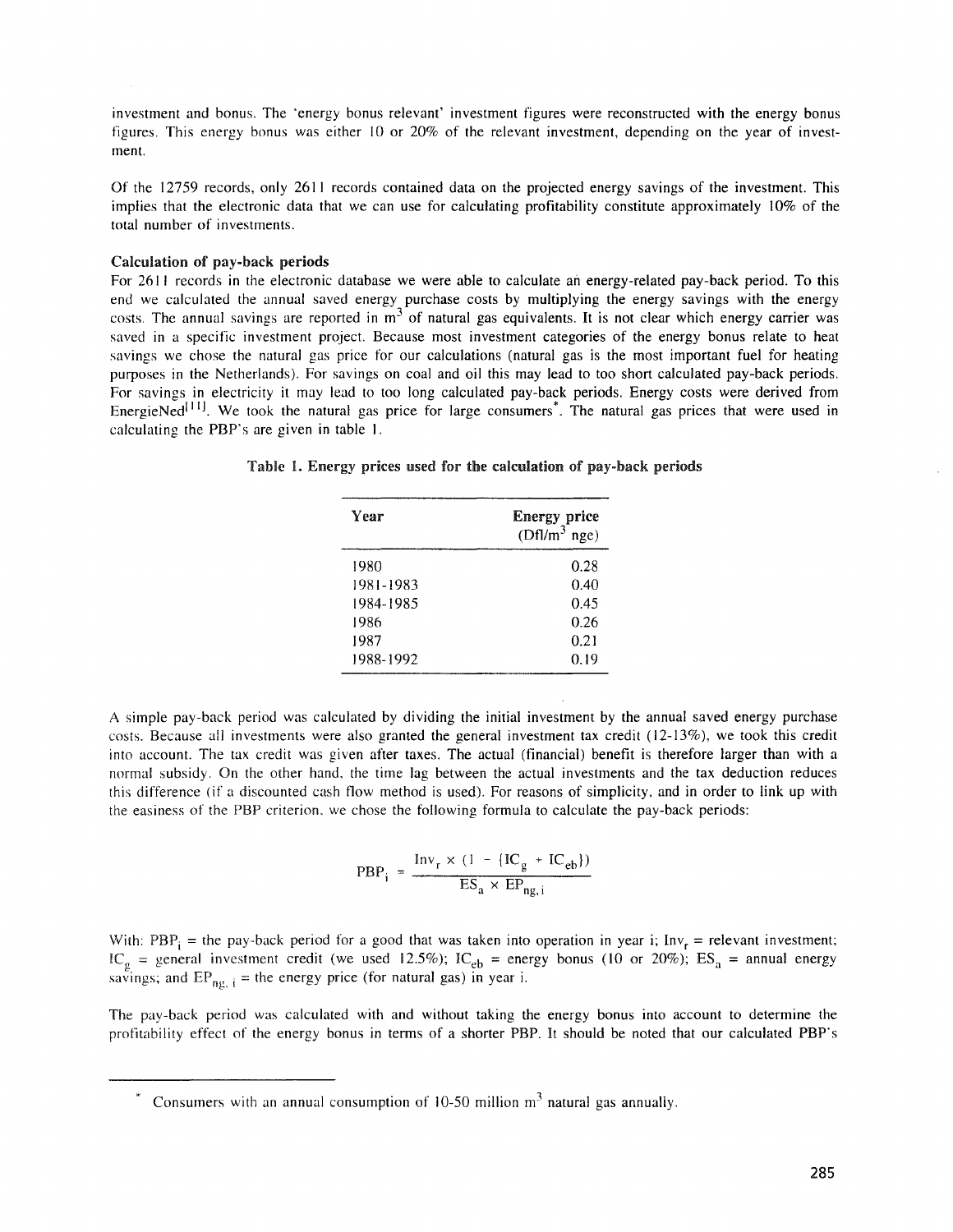|     | Investment category        | Nr. of investments |        | <b>Amount of investments</b><br>total |         | average                  | <b>Savings</b>                                            | Sp. Inv.<br>weighted   |                          | Sp. Invest.<br>unweighted | St. dev.       |
|-----|----------------------------|--------------------|--------|---------------------------------------|---------|--------------------------|-----------------------------------------------------------|------------------------|--------------------------|---------------------------|----------------|
|     |                            | (nr)               | $($ %) | $(10^3 \text{ Df1})$                  | $($ %)  | $(10^3 \text{ Df})$      | (PI)                                                      | (Dfl/GJ <sub>2</sub> ) | $(nr)^{n}$               | (Dfl/GJ <sub>2</sub> )    | $(Dfl/GJ_a)$   |
| 1.  | building insulation        | 21279              | 80.9   | 1109 057                              | 17.8    | 52                       | 27.7                                                      | 40.0                   | 1280                     | 44.2                      | 21.1           |
| 2.  | waste heat/space heating   | 33                 | 0.1    | 2 9 9 7                               | 0.0     | 91                       | 0.1                                                       | 40.0                   | $\tilde{\phantom{a}}$    |                           |                |
| 3.  | heat pumps/space heating   | 189                | 0.7    | 20 913                                | 0.3     | 111                      | 0.3                                                       | 80.0                   | $\overline{\phantom{a}}$ | $\omega$                  |                |
| 4.  | equipment insulation       | 355                | 1.3    | 78 274                                | 1.3     | 220                      | 5.1                                                       | 15.2                   | 123                      | 26.6                      | 19.4           |
| 5.  | control measures           | 184                | 0.7    | 60 044                                | 1.0     | 326                      | 2.3                                                       | 25.9                   | 79                       | 27.0                      | 19.9           |
| 6.  | heat recovery              | 819                | 3.1    | 329 938                               | 5.3     | 403                      | 14.3                                                      | 23.1                   | 262                      | 32.7                      | 20.5           |
| 7.  | heat pumps/prod. equipment | 75                 | 0.3    | 36 371                                | 0.6     | 485                      | 0.5                                                       | 80.0                   | $\sim$                   |                           |                |
| 8.  | waste heat/prod. equipment | 13                 | 0.0    | 64 622                                | 1.0     | 4 9 7 1                  | 1.6                                                       | 40.0                   | $\tilde{\phantom{a}}$    | $\bar{a}$                 |                |
| 9.  | power recovery             | 32                 | 0.1    | 50 227                                | 0.8     | 1 570                    | 2.0                                                       | 25.4                   | 14                       | 28.7                      | 18.7           |
| 10. | improved firing            | 364                | 1.4    | 175 344                               | 2.8     | 482                      | 6.1                                                       | 28.7                   | 103                      | 34.6                      | 22.8           |
| 11. | evaporation/distillation   | 237                | 0.9    | 836 233                               | 13.4    | 3 5 2 8                  | 16.9                                                      | 49.4                   | 112                      | 37.1                      | 23.9           |
| 12. | drying equipment           | 251                | 1.0    | 140 911                               | 2.3     | 561                      | 2.6                                                       | 53.7                   | 96                       | 56.1                      | 17.9           |
| 13. | cooling/sterilization      | 169                | 0.6    | 46 451                                | 0.7     | 275                      | 0.9                                                       | 49.9                   | 74                       | 43.8                      | 18.3           |
| 14. | melting/kilns              | 185                | 0.7    | 598 116                               | 9.6     | 3 2 3 3                  | 11.7                                                      | 51.3                   | 79                       | 50.8                      | 21.1           |
| 15. | electrochemical equipment  | $\overline{4}$     | 0.0    | 25 069                                | 0.4     | 6 2 6 7                  | 0.7                                                       | 35.6                   | -1                       | 36.2                      | $\omega$       |
| 16. | electric./fuel switch      | 58                 | 0.2    | 4 638                                 | 0.1     | 80                       | 0.1                                                       | 36.1                   | 18                       | 44.9                      | 19.3           |
| 17. | drives/transformers        | 229                | 0.9    | 200 041                               | 3.2     | 874                      | 5.2                                                       | 38.3                   | 45                       | 38.6                      | 21.9           |
| 18. | vacuum pumps               | 112                | 0.4    | 41 581                                | 0.7     | 371                      | 1.9                                                       | 22.1                   | 65                       | 30.7                      | 21.6           |
| 19. | computer control           | 32                 | 0.1    | 58 467                                | 0.9     | 1827                     | 1.4                                                       | 40.5                   | 23                       | 46.4                      | 24.5           |
| 20. | combined heat and power    | 619                | 2.4    | 1777 556                              | 28.5    | 2 8 7 2                  | 29.6                                                      | 60.0                   | -1                       | 33.3                      | $\overline{a}$ |
| 21. | waste combustion           | 342                | 1.3    | 71 470                                | 1.1     | 209                      |                                                           |                        |                          |                           |                |
| 22. | adapt. waste combustion    | 30                 | 0.1    | 16 020                                | 0.3     | 534                      |                                                           |                        |                          |                           |                |
| 23. | waste fermentation         | 34                 | 0.1    | 30 351                                | 0.5     | 893                      | The figures in bold italic are estimated (see main text). |                        |                          |                           |                |
| 24. | solar collector            | 76                 | 0.3    | 3 0 4 4                               | 0.0     | 40                       | The last three rows are derived from the elec-            |                        |                          |                           |                |
| 25. | wind energy                | 167                | 0.6    | 21 931                                | 0.4     | 131                      | tronic database <sup>[10]</sup> , while the other figures |                        |                          |                           |                |
| 26. | coal as fuel               | 280                | 1.1    | 269 052                               | 4.3     | 961                      | are from the annual statistics <sup>[9]</sup>             |                        |                          |                           |                |
| 27. | coal gasification          | $\bf{0}$           | 0.0    | $\ddot{\phantom{0}}$                  | 0.0     |                          |                                                           |                        |                          |                           |                |
| 28. | efficiency aircraft        | 25                 | 0.1    | 157 363                               | 2.5     | 6 2 9 5                  | number of investments used for calculation                |                        |                          |                           |                |
| 29. | efficiency ships           | 63                 | 0.2    | 4 500                                 | 0.1     | 71                       | of the unweighted specific investment and                 |                        |                          |                           |                |
| 30. | wind guide trucks          | 42                 | 0.2    | 410                                   | 0.0     | 10                       | standard deviation.                                       |                        |                          |                           |                |
| 31. | water power energy         | $\boldsymbol{0}$   | 0.0    | $\blacksquare$                        | $0.0\,$ | $\overline{\phantom{a}}$ |                                                           |                        |                          |                           |                |
|     | Totals                     | 26298              | 100.0  | 6230 995                              | 100.0   | 237                      |                                                           |                        |                          |                           |                |
|     | Totals Cat. 1-20           | 25239              | 96.0   | 5656 853                              | 90.8    |                          | 131.1                                                     | 43.1                   |                          |                           |                |

 $\approx$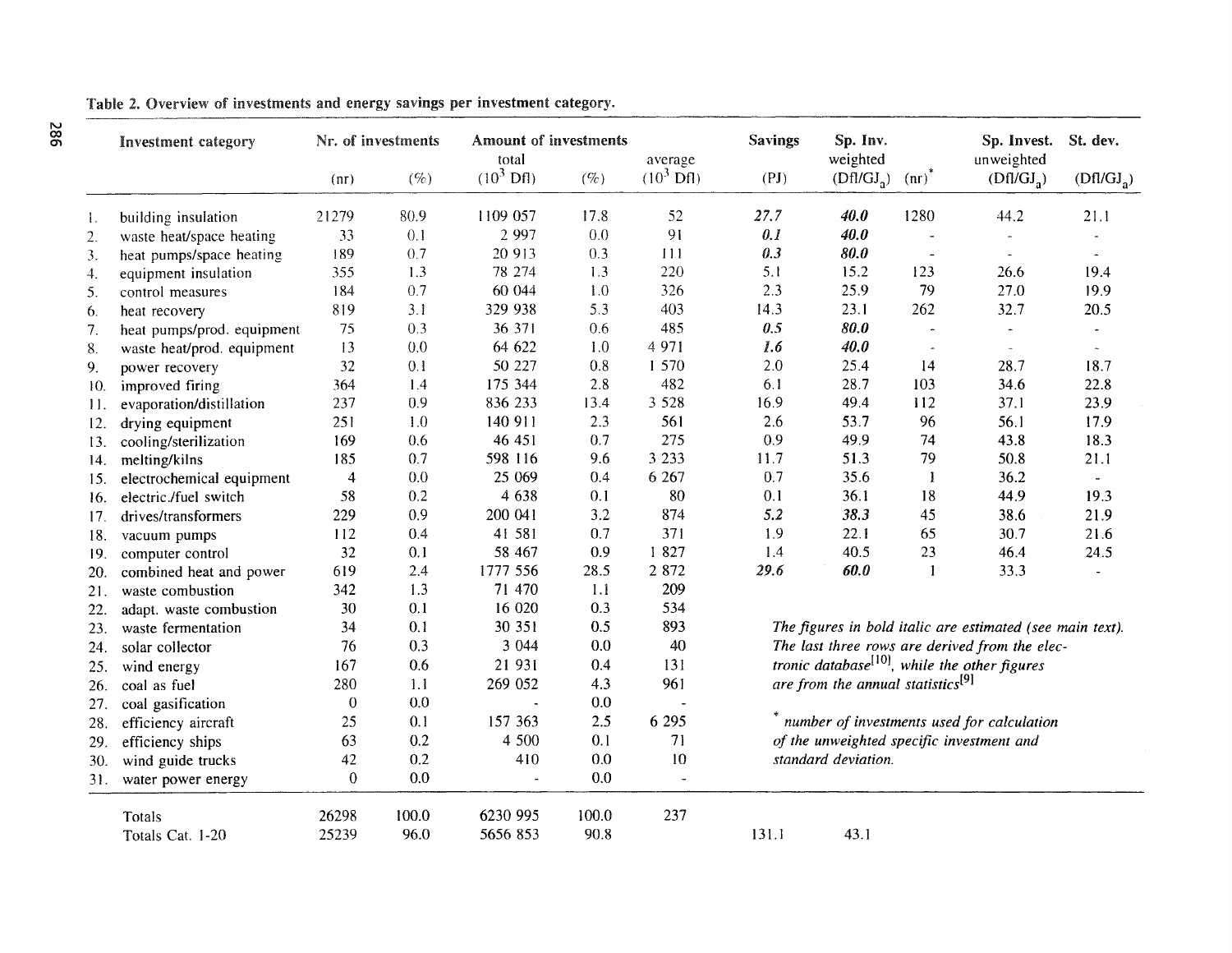are energy-related PBP's. Other costs (e.g. increased operation and maintenance costs) and benefits (e.g. labour cost reduction) are not taken into account. Therefore, the calculated PBP only gives a limited insight in the actual profitability of the investment.

#### RESULTS

### Investments and energy savings

Between 1980 and the end of 1990 an energy bonus declaration was given for 26298 investments. The invest $ments$  involved amounted to 6.23 billion Dutch guilders, and the energy bonus amounted to 0.88 billion guilders<sup>[9]</sup>. These figures imply that an average energy bonus of 14% of the investment costs was granted. The number of requests per year, and the number of granted energy bonuses per year are depicted in figure 2. We can see from this figure that it took some time between the application for the energy bonus and the granting of the energy bonus. The requests that were done after termination of the subsidy measure in 1988 relate to projects that were already started before the end of the energy bonus program. From figure 2 we can also see that it took some time before investors started to send in requests for the energy bonus. After 1985 a decrease in the number of requests can be seen. This may possibly be explained by the large decrease in energy prices after the year 1985. In figure 3, the investments that were granted an energy bonus are related to the total investments by firms. From this figure we see that the subsidized investments in energy efficiency improvement constitute only a very small part of the total investments.

Figure 2. Number of requests for the energy bonus per year, and number of granted energy bonuses.





The investment projects that were granted an energy bonus are given in Table 2 per investment category. From table 2 we see that 96% of number of investments and nearly 91% of the invested money relate to energy efficiency (categories 1-20). In table 2 we also give the projected energy savings as assessed by the investment account department. Together with our own estimates for the categories for which the energy savings were not given (figures in italic in table 2), we arrive at a total of energy savings of 132 Pl annually. With the results from a previous study<sup>[12]</sup> we can correlate these energy savings to the total energy savings in this period. The primary energy consumption in the Netherlands (except residential and transport) decreased with approximately 250 Pl (net), between 1980 and 1988, when taking only efficiency improvements into account. This means that about 50% of the (net) energy savings in the Netherlands (excluding residential and transport energy use) can be attributed to investments in energy efficiency that were granted an energy bonus. The remaining energy efficiency improvement may be caused in part by operational changes requiring no major investment (good housekeeping). Another part may be explained by investments that were not granted an energy bonus, including investments for which no application for an energy bonus was made, and investments that were not eligible for the energy bonus (e.g. investment smaller than the investment limit).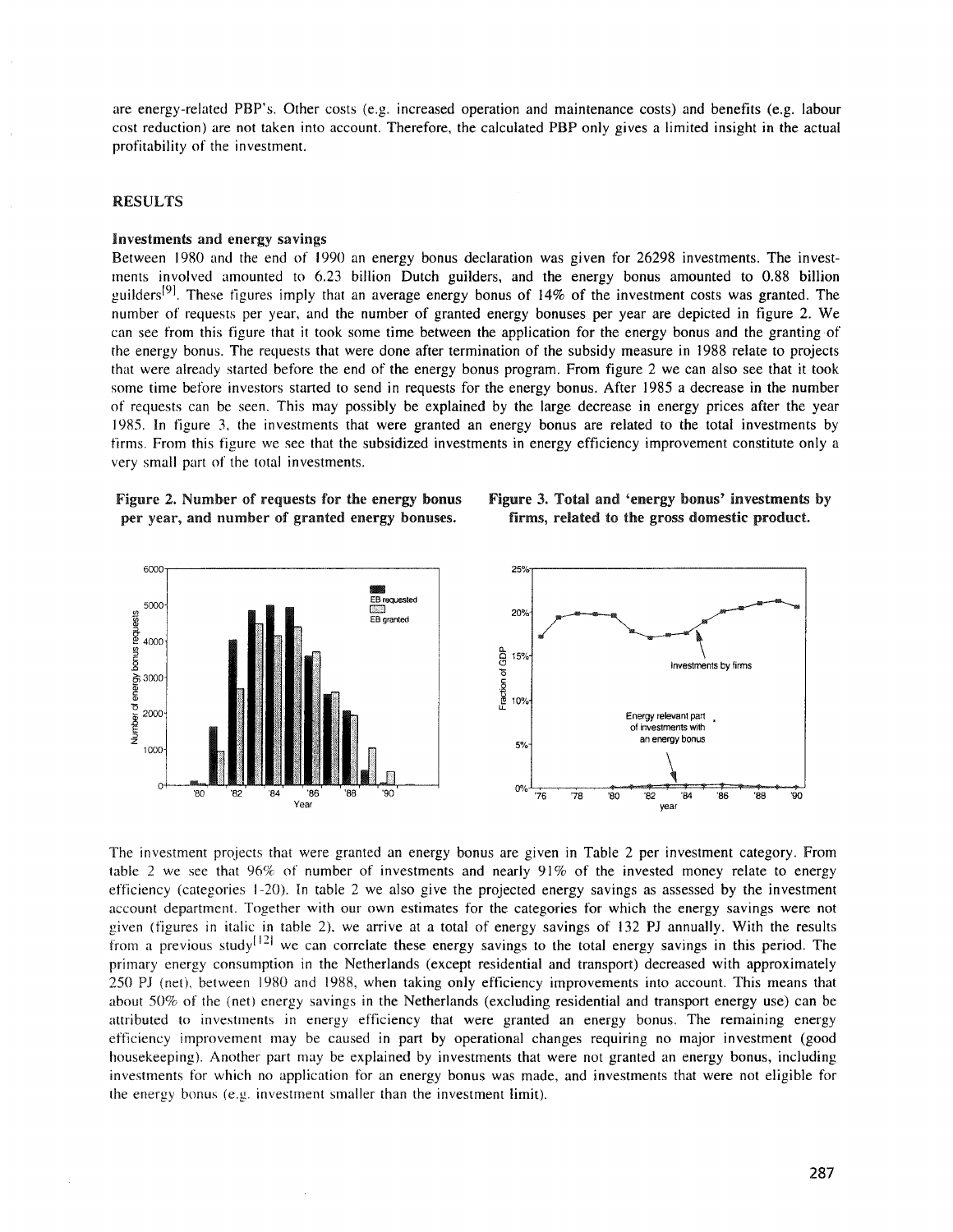### Characterization of investments in energy efficiency

With the data in the electronic database we were able to divide the investments in size classes according to the amount of money invested. The total investments, savings and number of investments are depicted in figure 4.



# Figure 4. Investments and savings per investment size class (as fraction of the total).

From this figure we can see clearly that the larger investments make up for the largest part of the savings. Furthermore, we found that the specific investment and profitability (PBP) do not differ significantly among the different investment size classes.

With the data on the energy bonus we are able to characterize the investments that lead to energy efficiency improvement. For thirteen investment categories full energy saving data were available (see table 2). The ratio of the total investment and energy savings per category corresponds to the weighted mean specific investment, expressed in guilders per GJ saved annually. These figures are also reported in table 2. For seven investment categories no full information on the energy savings was available. For these categories, a specific investment figure was introduced with which the total energy savings per category were calculated. The specific investment for the categories I and 17 were derived from the electronic database. The. specific investment figure for the categories 2 and 8 was derived from the database ICARUS<sup>[13]</sup>, a database with over 800 energy conservation measures for a large number of sectors in the Netherlands. For the 'heat pump' categories (3 and 7) we introduced a specific investment of 80  $DH/GJ<sub>a</sub><sup>**</sup>$ . Finally, the specific investment in combined heat and power production (investment category 20) is calculated with an average investment of 1500 Dfl/kW, 7000 running hours per year, and a national power generating efficiency of 40%.

The weighted average investments show a large variation between the different categories, ranging from Dfl 52,000 for insulation measures to over Dfl. 6 million for improvement or replacement of electrochemical and metallurgical equipment. From the total investments (cat. 1-20) and total savings we calculated a weighted specific investment of 43 Dfl/GJ<sub>a</sub>. We also calculated the average (unweighted) specific investments with the electronic database. These are also reported in table 2, together with the sample standard deviation. The average specific investments range between 27 and 56 Dfl/GJ<sub>a</sub>. The standard deviations are all in the order of 20 Dfl/GJ<sub>a</sub>.

Because we used the totals of investment and savings, the specific investment figure is 'weighted' with the size of the investment; large investments have a larger weight in calculating the mean value.

This figure is the highest specific investment that fits in the conservation requirement of 0.4  $\text{m}^3$  per invested guilder. The figures in ICARUS<sup>[13]</sup> suggest that the specific investment figure for heat pumps is higher (approximately 110 Dfl/ $GI<sub>a</sub>$ ). However, this difference will only have a minor influence on the total energy savings because of the relatively low investments in these categories (see table 2).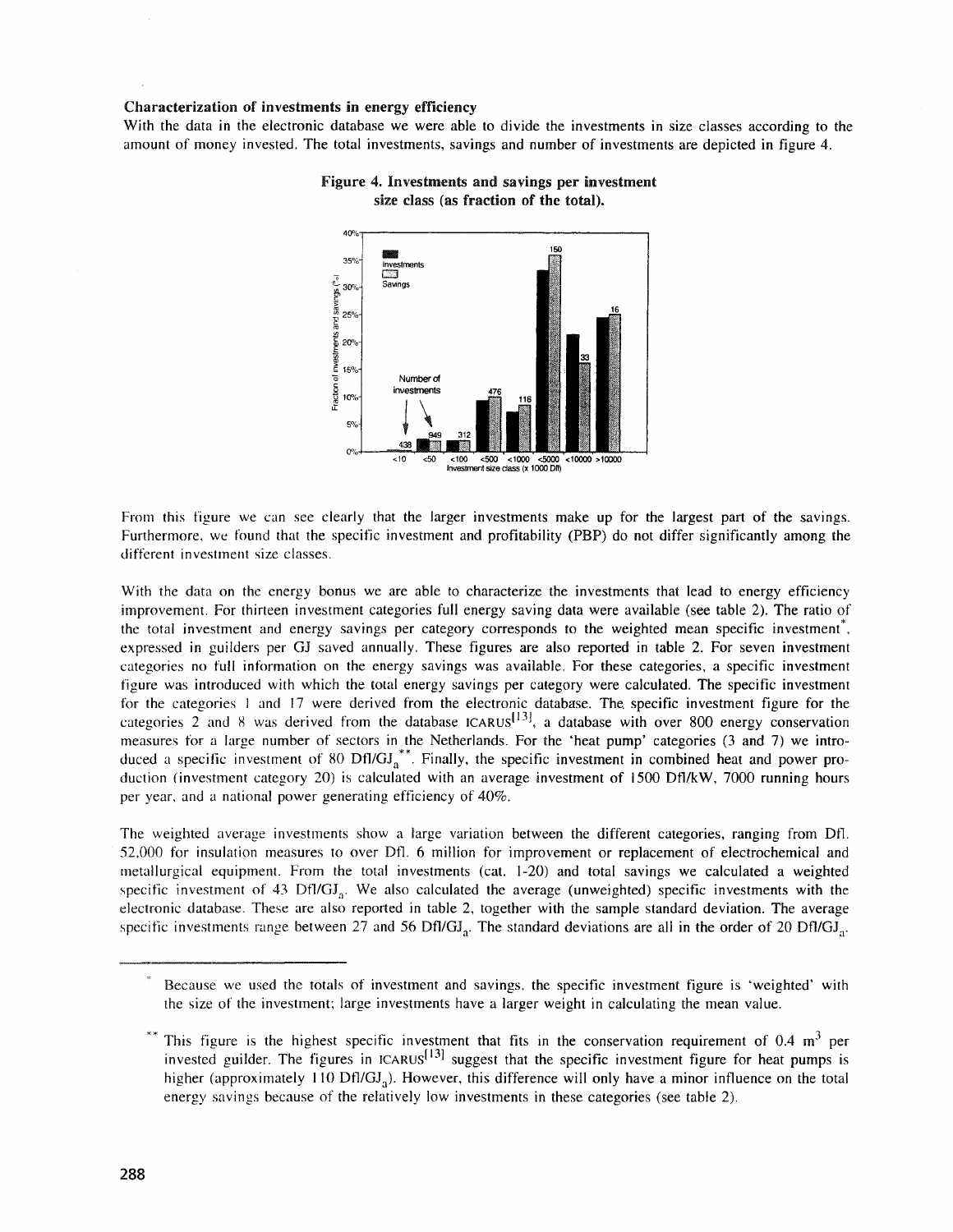With the formula in the previous section we calculated the pay-back periods for the 2611 investments in the electronic database. These calculations were performed with and without taking the energy bonus into account. These are depicted in figure 5, after ordering the investments according to increasing pay-back period. From figure 5 we see that 40% of the investments has a PBP of under 2 years. In figure 6 the same data are plotted against the cumulative energy savings. This yields logically a different picture. Nearly 70% of the total savings resulted from investments with a PBP of under 2 years.

> Figure 6. Pay-back periods plotted against cumulative savings.



# Figure 5. Pay-back periods plotted against the cumulative investment.

#### Developments in time

We calculated the average pay-back period per year from the specific investment figures and the gas price in that year. To calculate the PBP we also took the general investment credit and energy bonus into account. The development is depicted in figure 7. From this figure we see that until 1985 the PBP's are under 2 years, and go up considerably afterwards. This may be partly explained by the high energy prices which made investments more profitable until 1985. However, the data in figure 7 indicate that also the specific investments became higher after 1985. Possible explanations for the increasing specific investment after 1985 are the following. In the first place, the ongoing process of investing in energy efficiency may have reduced the possibilities for very profitable investments in energy efficiency. In the second place, the increasing specific investment may have resulted from more risky (replacement) investments due to a growing confidence in the improving economy.

### **EFFECTIVENESS AND EFFICIENCY**

In the previous section, we saw that a large fraction of the energy savings resulting from the energy bonus investments had very low pay-back periods. This leads us to believe that a large fraction of these investments might also have occurred without the subsidy measure. In the following subsection we assess the effectiveness of the subsidy measure: what part of the investments is stimulated by the energy bonus. Furthermore we assess the efficiency: the ratio of costs and benefits of the measure.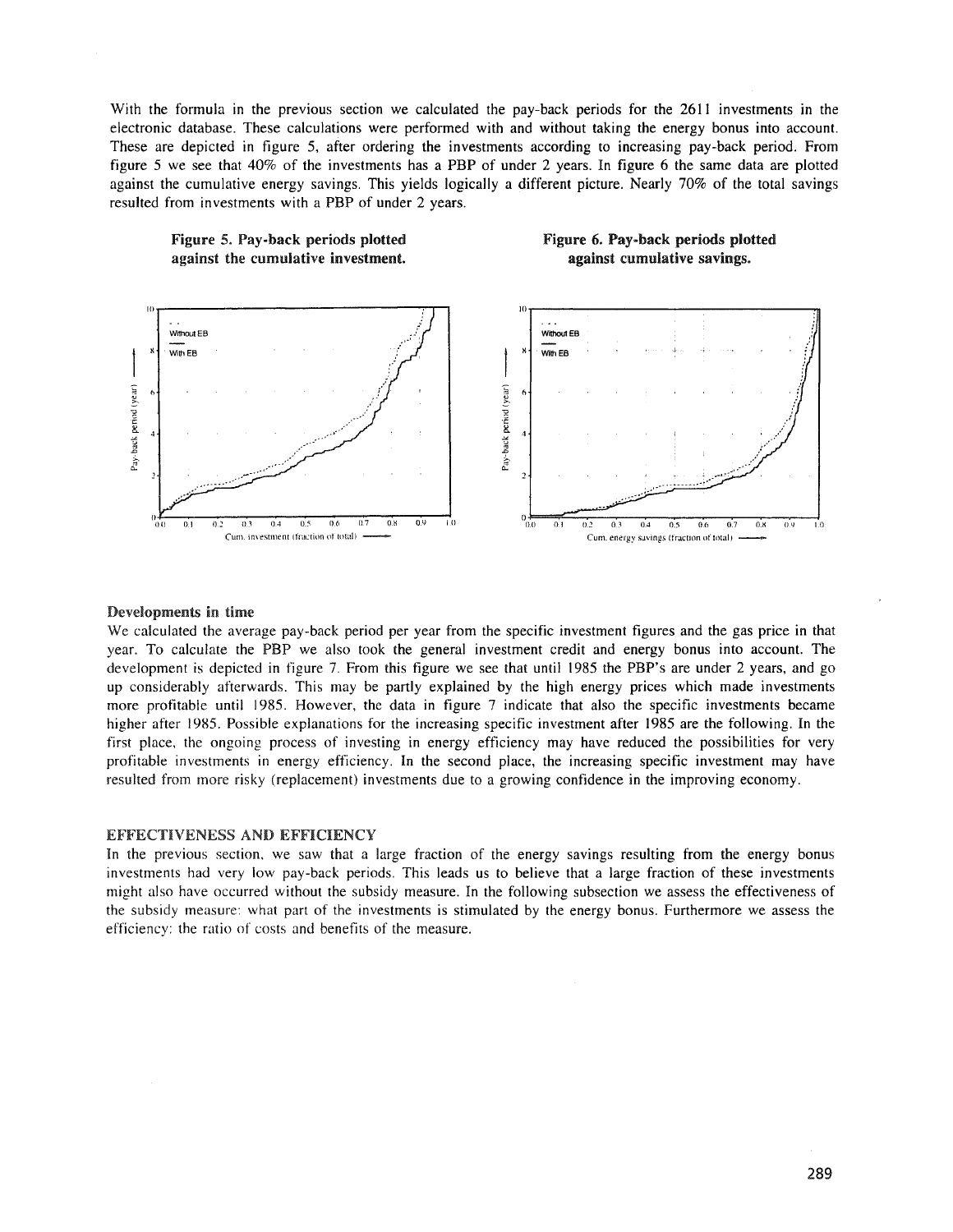### Figure 7. Development in time of the average PBP and the average specific investment.

# Figure 8. Modeled relation between adoption of an energy conservation measure and PBP.



### **Effectiveness**

In this section we want to find out what part of the investments in energy conservation were induced by the energy bonus. Two *financial* effects can be attributed to the energy bonus: first, the bonus reduces the pay-back period of an investment, and secondly it lowers the amount of capital needed. The second effect is not taken into account because the investor had to invest the full amount of money in advance of getting the credits back.

The effectiveness of the energy bonus is assessed with a simple investment model. This model indicates what part of the investments with a certain PBP would also have been carried out without the energy bonus. The profitability criteria of firms are have been generalized by Hein et al.<sup>[14]</sup>, on the basis of studies by Gruber<sup>[6]</sup> and Koot<sup>[7]</sup>. In table 3 the cut-off pay-back periods are given. Table 3 indicates that e.g. 95% of the firms would adopt an energy efficient technology with a PBP of 1 year. The data in table  $3$  were interpolated for our calculations<sup>[14]</sup>. The interpolated line is depicted in figure 8. The other line in figure 8 indicates the fraction of measures that would have been implemented if no energy bonus had been granted. We took the average value of the energy bonus of  $14\%$  for our calculations.

| Simple Pay-back<br>period (year) | Adoption<br>(% of technical potential) |  |  |  |  |  |
|----------------------------------|----------------------------------------|--|--|--|--|--|
|                                  | 95                                     |  |  |  |  |  |
| 2                                | 80                                     |  |  |  |  |  |
| ٦                                | 55                                     |  |  |  |  |  |
|                                  | 30                                     |  |  |  |  |  |
|                                  | 10                                     |  |  |  |  |  |

|  |  |  |  | Table 3. Relation between PBP and adoption of energy conservation measures |  |
|--|--|--|--|----------------------------------------------------------------------------|--|
|  |  |  |  |                                                                            |  |

From figure 8 we can, for instance, see that for a pay-back period of 4 years 30% of the available measures will be implemented, whereas this would have been 18% if no energy bonus had been granted. We now set the total number of investments in our electronic database with a PBP of 4 years equal to the 30% in figure 4. Then 60%  $(=18/30)$  of these investments would also have been carried out without an energy bonus, and we assume that the remaining 40% is stimulated by the energy bonus. By doing so for all investments, we can get an indication of the projects that would have happened without the energy bonus. The results are depicted in the figures 9 and 10. The measures that would have been adopted without the energy bonus are indicated with 'free-rider'.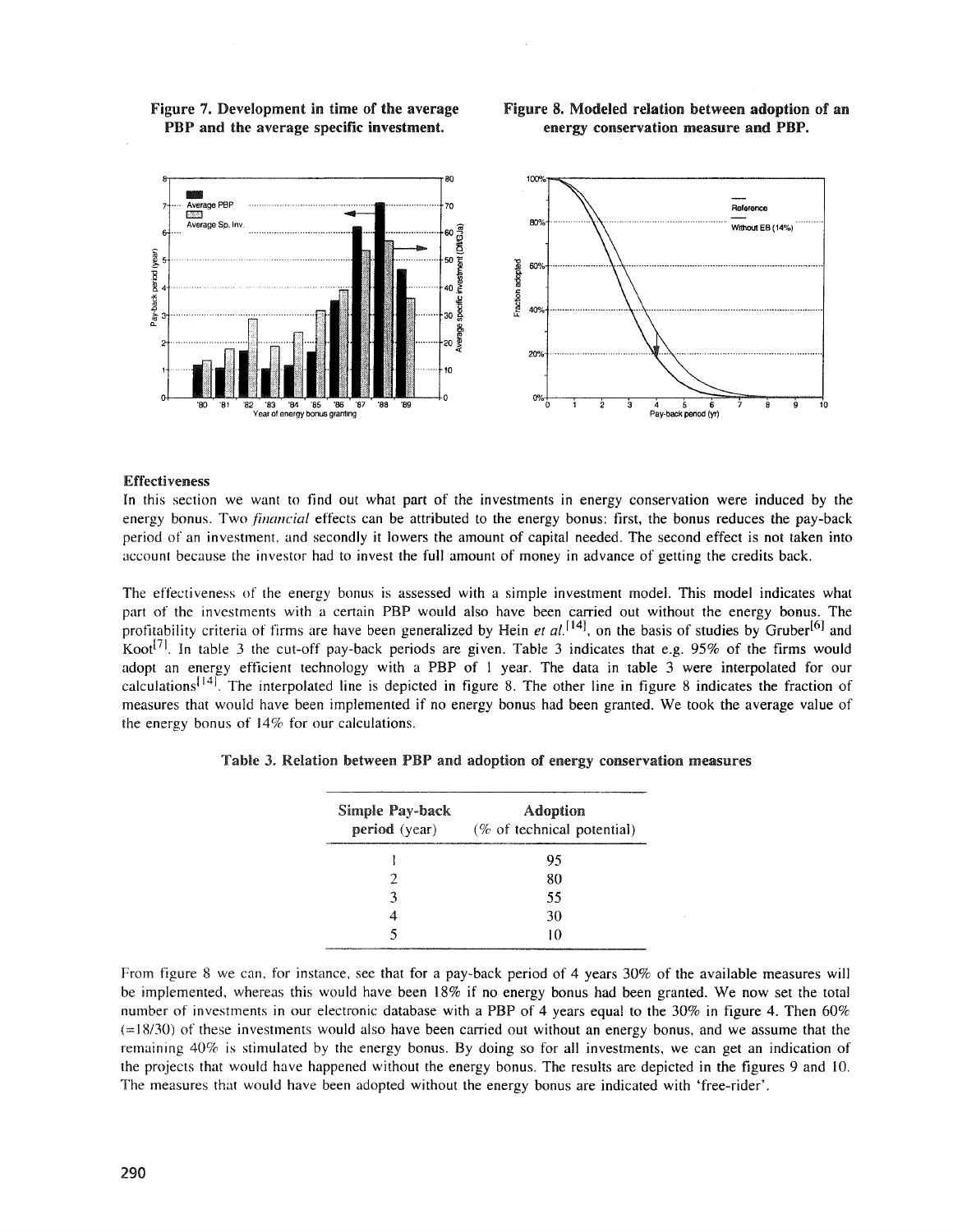Figure 8. Estimate of the investments that were (not) stimulated by the energy bonus.

# Figure 9. Estimate of the energy savings that were (not) stimulated by the energy bonus.



It should be noted that the investments with a PBP higher than 7 years would, according to the model, not be irnplemented. It is possible that other reasons were responsible for these investments. These other reasons could have been that old equipment had to be replaced, or that large savings were possible on e.g. labour or material costs.

The fraction of the investments that is attributed to the free-rider effect in figure 9 amounts to 64%. If we look at the energy savings related to these investments, the free-rider fraction increases to 85%. This is caused by the fact that the investments with a low PBP (logically) have a larger energy saving per invested guilder.

### Efficiency

In this section we want to assess the ratio of benefits and costs of the energy bonus in the investment account act (as seen from the government point of view). We measure the benefits in the form of investments in energy conservation that were stimulated by the energy bonus, and the resulting energy savings. The costs are composed of the remitted energy bonuses and the organizational costs of the energy bonus.

The investments that were stimulated by the energy bonus (cf. fjgure 9) amount to Ofl. 2 billion (36% of 5.7 billion). The annual energy savings related to these investments amount to 20 PJ. This is calculated with the  $15\%$ of the energy savings that would not have occurred without the energy bonus, and the total energy savings calculated previously to be approximately 130 Pl.

The costs related to the energy bonus can be split into the direct costs, and the indirect costs. With the direct costs we refer to the granted energy bonuses, estimated at Dfl. 0.8 billion<sup>[9]</sup>. The indirect costs consist of the personnel costs related to designing and carrying out the measure. The number of man-years is estimated at 100-  $200^{15}$ , which implies that the indirect costs are negligible  $(1-2\%)^*$  in relation to the direct costs.

Taking the above together, we arrive at 20 Pl of energy savings at a cost of Dfi. 0.8 billion. This implies the specific savings to be 40 Dfl per MJ of annual energy savings.

Based on annual hiring costs for personnel of Dfl. 80,000 per person.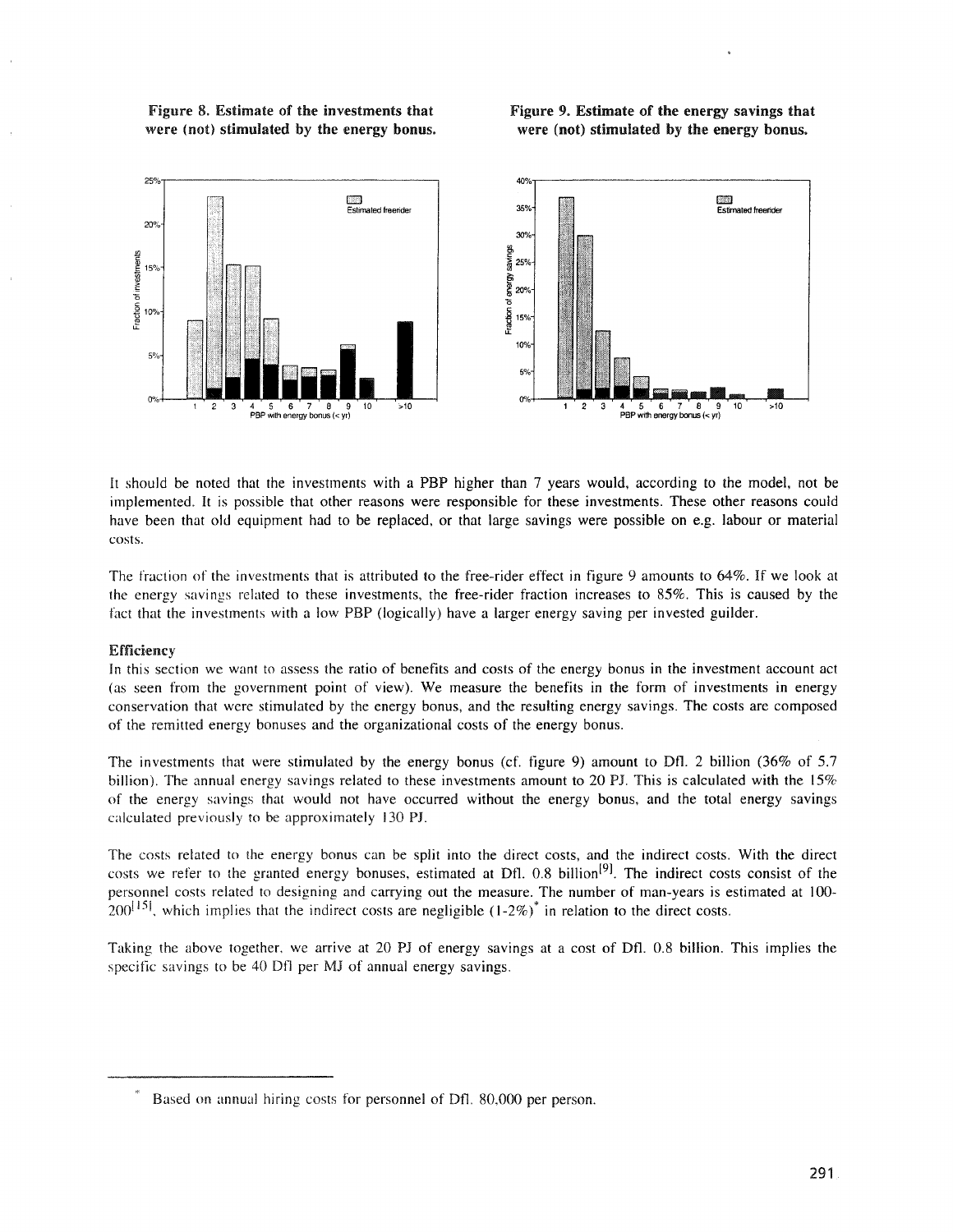### DISCUSSION AND CONCLUSIONS

The data on the energy bonus gave us the opportunity to investigate what kind of investments lead to the improvement of energy efficiency in firms. However, we should bear in mind the specific circumstances in the period in which the energy bonus existed. In the first place, the early 1980's were years of economic hardship in the Netherlands. The second oil shock had increased energy prices to the highest in the Netherlands since the second World War. After 1985 these energy prices decreased, and the economic performance already began to grow in 1983- J984. Against these macro-economic developments, the energy bonus seems to have had only a limited impact on investments.

Unfortunately the data did not allow us to examine the energy savings per branch of industry. The total amount of savings could be cornpared with the net energy savings in the Netherlands in the same period. The subsidized investments are responisble for approximately 50% of the total energy savings in firms (including agriculture, excluding transport) between 1980 and 1988. We may conclude that only a very small part of the total investrnents in the Netherlands (namely these energy bonus subsidized investments) led to a large part of the savings in the observed period.

The data on the energy bonus allowed us to calculate an energy related pay-back period. These calculated PBP may in fact have been too high, because often other benefits can be attributed to new investments, e.g. product quality improvement. labour cost reduction and automation of the process (see e.g. Farla and Blok<sup>[16]</sup>). On the other hand, increases in maintenance and operation could also no be taken into account. We found a large amount of very profitable energy efficiency investments. Especially in the early 1980's very low average PBP's are encountered. After 1985 the average specific investment rose. The decrease of energy prices contributed to the fact that the PBP's in those years were far higher. The figures also suggest that the increasing economic performance led to more (replacement) investments, not carried out for energy efficiency in the first place. This is supported by the overall increase of investments by firms after 1985.

No real differences were found between the different investments size classes. This means that, on average, both large and large investments showed the same specific investment costs and pay-back periods.

The very low PBP's encountered in the first years of the 1980's give us the idea that these investments would also have been carried out without the energy bonus. The impact of the energy bonus on the financial resources of a firm are believed to be low, because the firm had to invest the money a long time before the energy bonus could be deducted from the tax. The free-rider effect was examined with a simplified model, with which add-on investments are predicted. With this model we calculated large free-rider effects; we estimate that 85% of the energy savings would also have been carried out without the energy bonus. These free-riders consist of very profitable investments that were also profitable without the energy bonus. Besides these investments, investments with long PBP's may have been carried out for several other reasons besides energy conservation.

This leads us to the conclusion that the energy bonus seemed not very effective in stimulating investments in energy efficiency, and was therefore a very expensive (cost-ineffective) policy measure. We should, however, be careful with our judgement because financial incentives are not the only effects exerted by subsidy measures. Other effects of subsidy measures include the (implicit) governmental approval of the subsidized investments and the drawing of (management) attention to the subsidized measures. The effect of *accelerating* the adoption of energy efficient technologies could also not be assessed. The energy bonus may have accelerated investment decisions, especially during the temporary increase of the bonus from 10 to  $20\%$  in the years 1982-1983.

#### ACKNOWLEDGEMENTS

The research project described in this paper was financially sponsored by the National Programme on Global Air Pollution and Climate Change (NOP-MLK). This support is thankfully acknowledged. The authors also like to thank R.B de Reu from Senter (the formerly investment account department) who generously helped us with interpreting the data.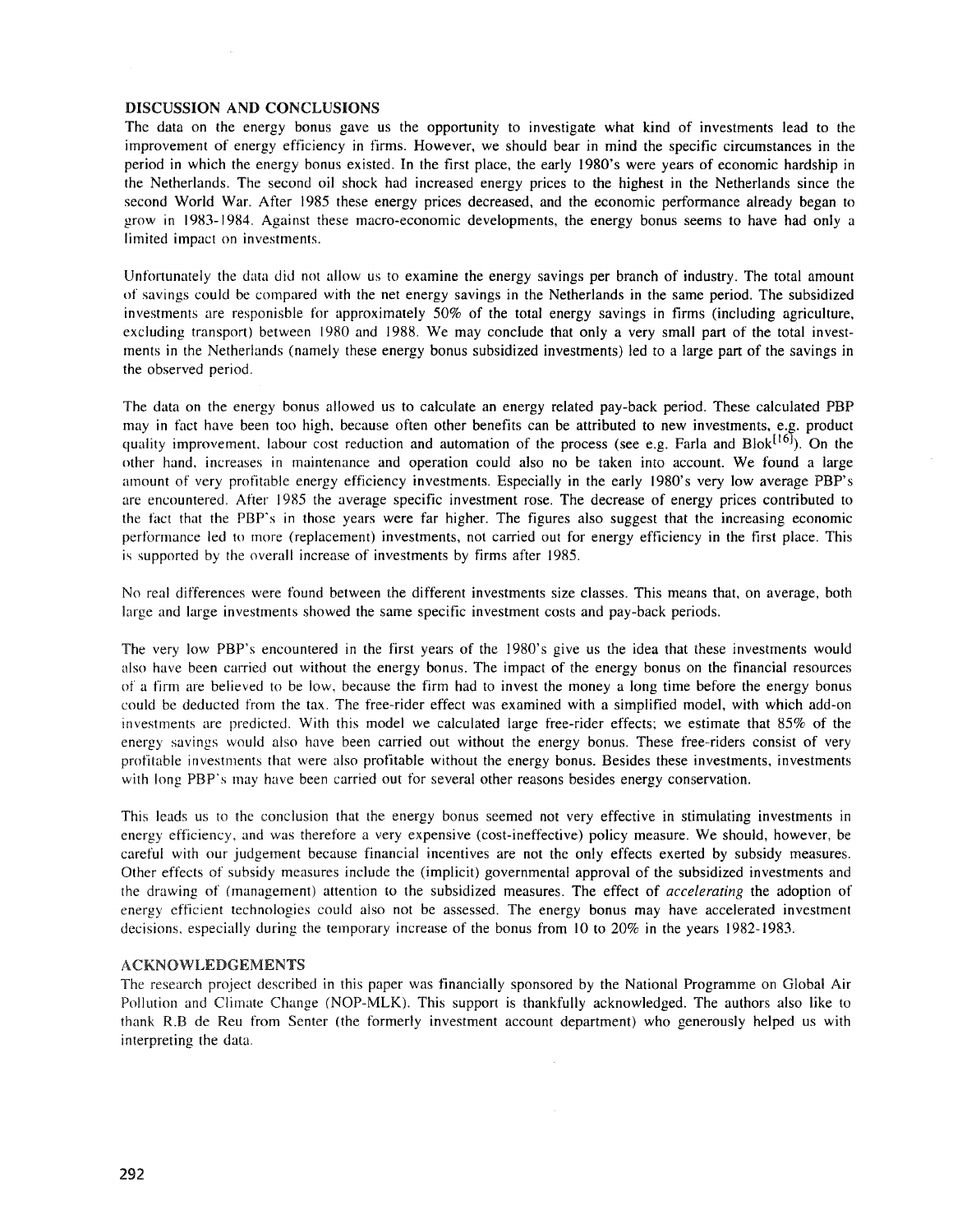#### **REFERENCES**

- Kogels, H.A., De Wet Investeringsrekening (The Investment Account Act), Fiscale monografieën, ed.  $\mathbf{L}$ J.E.A.M. Van Dijck, C. Van Soest, and J. Van Soest, Vol. 34, Kluwer, Deventer, The Netherlands, 1981.
- Schonis, H.M.N. and J. Renes (eds.) Wet Investeringsrekening: Commentaar op WIR, SIR en IPR  $2.$ (Investment Account Act: Comments on WIR, SIR and IPR), Gouda Quint, Arnhem, The Netherlands, 1980-1984.
- 3. Ministry of Economic Affairs, Aanwijzingsbeschikking Energietoeslag WIR + Wijzigingen (Ministerial Order on the Energy Bonus  $IAA +$  Amendments), in Staatscourant, 1980-1986, The Hague, The Netherlands,
- De Reu, R.B., Personal Communication, Senter, Zwolle, The Netherlands, 1994.  $4<sub>1</sub>$
- Velthuijsen, J.W., Determinants of investment in energy conservation, Foundation for Economic Research of  $5.$ the University of Amsterdam SEO, Amsterdam, The Netherlands, 1995.
- Gruber, E. and M. Brand, Promoting Energy Conservation in Small and Medium-Sized Companies, Energy  $6.$ Policy, 1991, 19, (3), p. 279-287.
- 7. Koot, L.W., et al., Evaluatie van de Werking en Effectiviteit van de Energietoeslag op de WIR-Basispremie en de Regeling Geldelijke Steun Beperking Energieverbruik in de Non-Profit Sector (Evaluation of the Effectivity and Efficiency of the Energy Bonus in the Investment Account Act and the Financial Support for Reducing Energy Consumption in the Non-Profit Sector), Report 84-03462, Netherlands Organization of Applied Scientific Research TNO, The Hague, The Netherlands, 1984.
- Gillissen, M., Energy Conservation and Investment Behaviour of Firms, Free University of Amsterdam,  $8<sub>1</sub>$ dept. of Regional, Environmental and Urban Economics, to be published.
- 9. Senter (DIR), Annual Statistics on the Energy Bonus in the Investment Account Act, Zwolle, The Netherlands, 1994.
- 10. Senter (DIR), Electronic Database on the Energy Bonus in the Investment Account Act, Zwolle, The Netherlands, 1994.
- 11. EnergieNed, Written Communication (on energy prices), Arnhem, The Netherlands, 1993.
- 12. Farla, J., R. Cuelenaere, and K. Blok, Energy Efficiency and Structural Change in The Netherlands, 1980-1990, Report 94007, Dept. of Science, Technology and Society, Utrecht, The Netherlands, 1994.
- 13. De Beer, J.G., M.T. Van Wees, E. Worrell, and K. Blok, ICARUS-3: The Potential of Energy Efficiency Improvement in the Netherlands up to 2000 and 2015, Report 94013, Utrecht University, Dept. of Science, Technology and Society, Utrecht, The Netherlands, 1994.
- 14. Hein, L.G., E. Worrell, and J.G. De Beer, Besparingen Industrieel Warmtegebruik (Savings on Industrial Heat Consumption), Report 94074, Utrecht University, Dept. of Science, Technology and Society, Utrecht, The Netherlands, 1994.
- 15. De Reu, R.B., Personal Communication, Senter, Zwolle, The Netherlands, 1995.
- 16. Farla, J. and K. Blok, *Energy Conservation Investment Behaviour of Firms: Business as Usual?*, in: Proceedings of the ECEEE Summer Study, June 2-6, 1995, Manlieu, France, 1995.